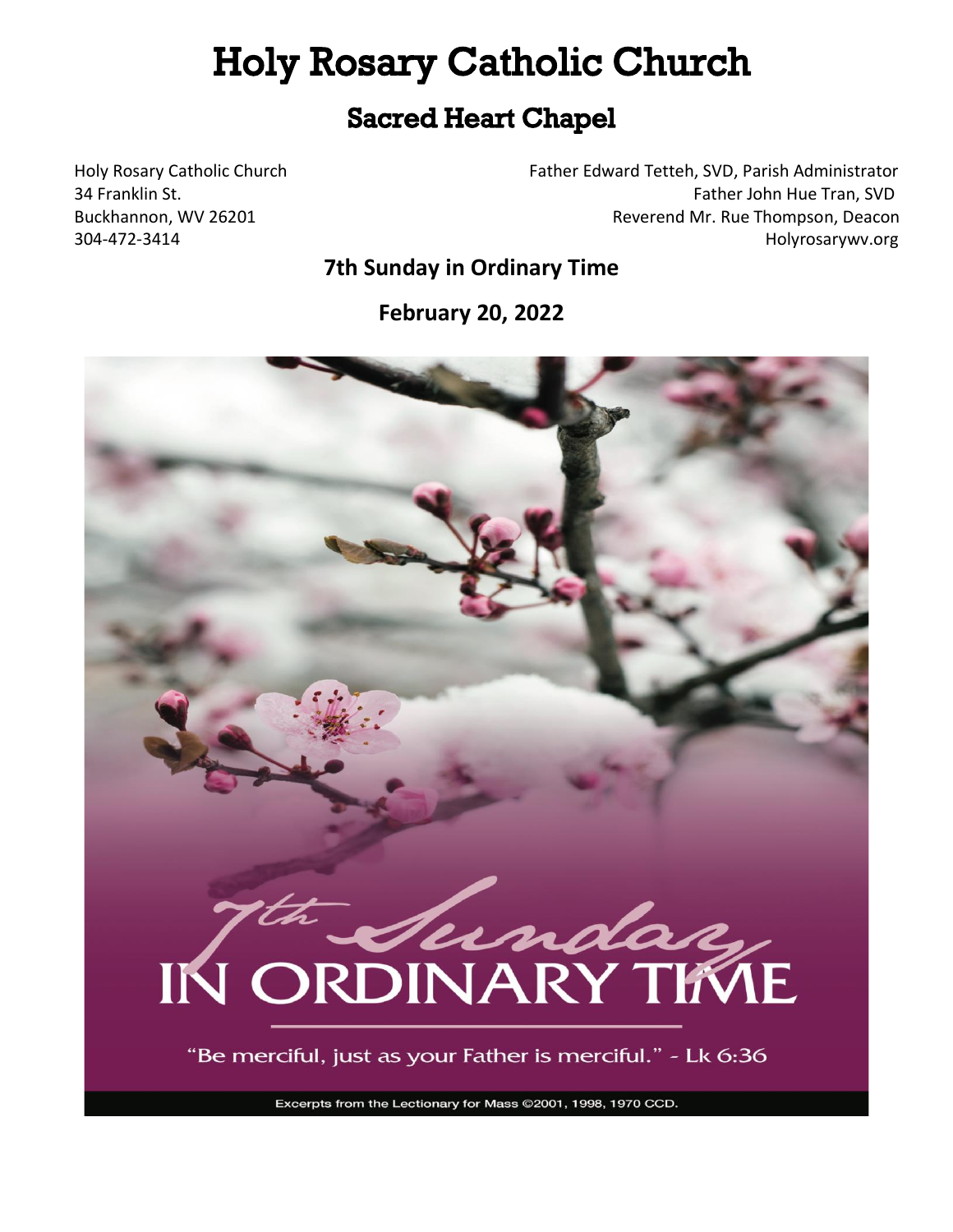#### **7th Sunday in Ordinary Time**

Sometimes, Jesus' teachings don't seem to make practical sense. When we hear things like love your enemies and do good to them, turn the other cheek when struck, give to anyone who asks, do to others



as you would have them do to you, be merciful, stop judging, forgive, and give to others, we get a bit unsettled.

After all, it's okay for God to do all of these things, but does He really want us to do them, too? Many good-hearted Christians really draw the line with some of these ideals and say, "No way!" They even remark that if someone did something hurtful to someone they loved, they would have no

reservations seeking severe retribution. There is still this persistent thinking, even among those who consider themselves Christian, that a violent action deserves a violent response. Somehow, we continue to justify this.

 Yet, it is most clearly against the very grain of the Gospel. Part of our difficulty has more to do with understanding God's love. We wrongly think that sinful or hurtful actions and evil people somehow are seen as lesser in God's eyes. They are not. God loves the sinner as much as He does the saint. And, both of these inclinations exist in every human being, even those who consider themselves holy.

Both the capacity for good and the disposition toward evil exist in every one of us. Viktor Frankl has this to say when reflecting on the Holocaust: "Our generation is a realistic generation because we have learned what a human being really is. When all is said and done, man is that same creature who invented the gas-chambers of Auschwitz; but he is also that being who walked upright into those

chambers with the prayer 'Shema Yisrael' on his lips."

 If we believe in God, we have to act like God. Whether we like that idea is another issue. If we don't then perhaps, we need to reconsider our faith and whether we really believe in Jesus Christ. We are made in the image of God, not the image of ourselves. The Christian must, at all costs, leave resentment and the need for retaliation behind, lose defensiveness and bring into the mind and heart the realization of who we represent in this world. ©LPi

## Congratulations to our First Reconciliation Students



Congratulations to the students in our School of Religion program who made their First Reconciliation at Holy Rosary on Saturday, February 12. They have been working with Mrs. Sandy Kraynok to prepare for this

special event. Please say a prayer for these special children:

> Dayla Weatherholt Bennett Power Charlie Tenney

#### Our Diaper Bank is Back!

Since the Pandemic, our services at The Parish House have been limited. Recently, we have been asked to "REvive" our Diaper Bank Ministry. I have contacted a few parishioners and there is interest in starting up, but we will need your support. There are 3 ways to help. 1} Bring your donations of diapers and wipes to the Hall so we can begin with a good supply. 2} Place a donation in the "Needy" basket marked for Diaper Bank. 3} Donate an hour or more of your time, 9am-1pm; just call me at 472-2431 to arrange that. Please consider how you can be a part of this worthy ministry. This can make a difference in our community and may impact a temptation to seek abortion due to

economic issues. Sincerely, Sarah Ziems

#### **Knights Of Columbus Council 603 Father Mark T. Gallipeau Scholarship**

The Elkins Council 603 of the Knights of Columbus is pleased to announce the 2022 Father Mark T. Gallipeau High School scholarship. The scholarship was established through the vision of the Elkins Council of the Knights of Columbus. The Elkins Council 603 is offering one (1)

Thanks to a generous grant from the Diocesan Catholic Sharing Appeal, Holy Rosary was able to purchase 4 personal hearing assistance devices for use during our liturgies. The devices are linked to our sound system and designed to amplify sound for individuals to use during the liturgy. If you would like to use one, they are located on the table at the entrance to the church. Please return them to this table after mass. These will be cleaned and reused each

week.

**Hearing Assistance Devices**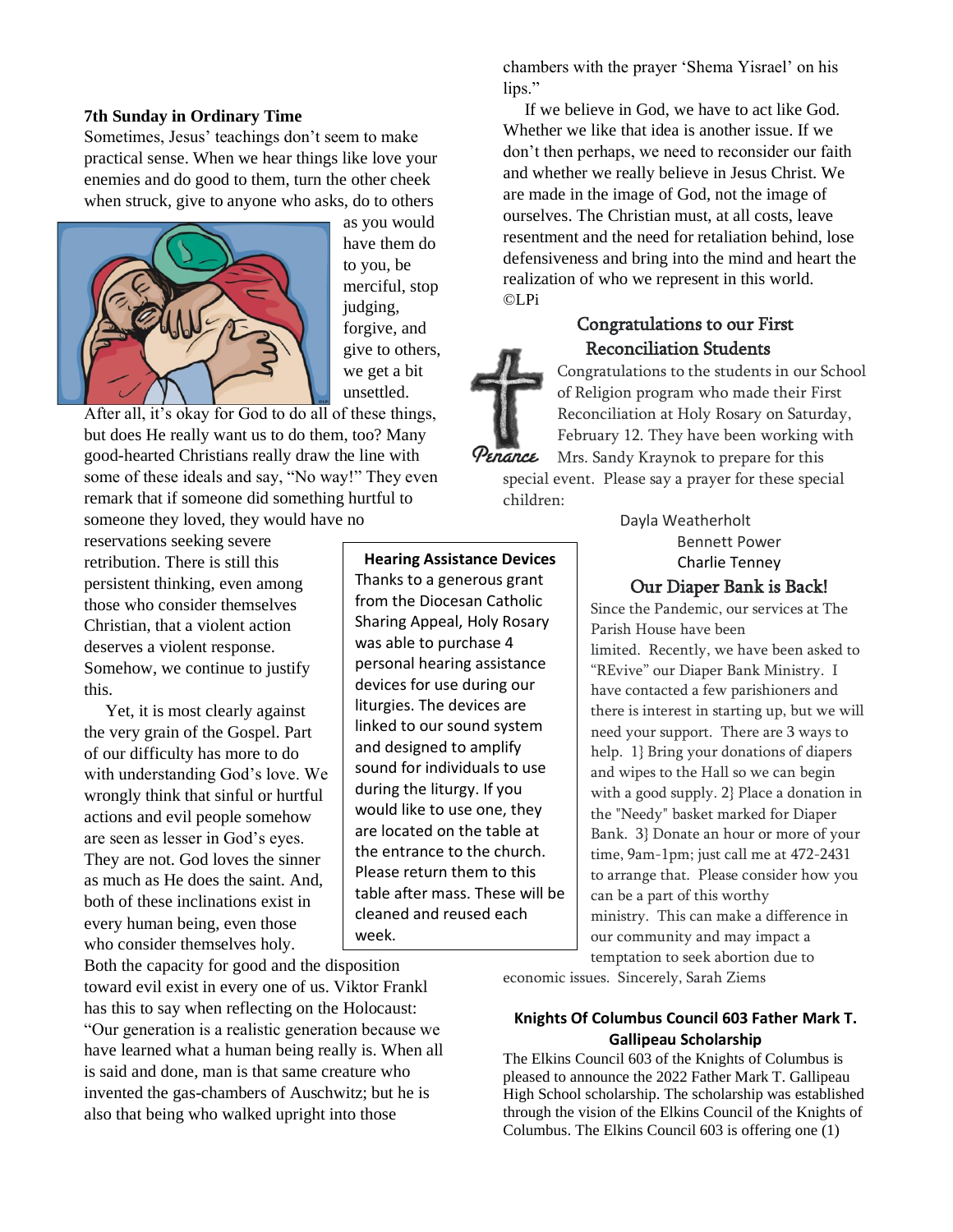scholarship to an active catholic High School senior. Applications are open to all active members of the Holy Rosary, Saint Patrick's of Coalton, or Saint Brendan's parish. One (1) \$2000.00 scholarship will be awarded (divided into 4 \$500.00 payments over four years as long as the student is enrolled in a full time program). The Father Mark T. Gallipeau Memorial Scholarship is intended to recognize a catholic student High School senior who has demonstrated commitment to their school, church, community and exhibited academic achievement. The available scholarship is as follows:

•\$2000.00 for the **Father Mark T. Gallipeau Memorial Scholarship** is open to all active members of the Holy Rosary, Saint Patrick's of Coalton, or Saint Brendan's parish that are seniors in High School, with preference given to the children and grandchildren of members of Council 603 **Exclusively for incoming freshmen who will be enrolled full-time in an accredited four year, two year, or technical program in the United States. Applications can be downloaded at: http://stbrendanwv.weebly.com/ DEADLINE: April 22, 2022**

#### **Easter Baskets for our Community**

Crosslines will again be providing Easter boxes to the needy and they are asking for our help. Please drop off your donations to Crosslines, or to the box provided in Marist Hall. These items are needed: instant mashed potatoes or boxed scalloped, canned veggies (any kind is fine), boxed brownie mix, plastic Easter eggs and small size candy/chocolate, such as Hershey kisses. (Candy items are needed by March 10th.) If you would like to make a monetary donation, please know that those funds will be used to cover the cost of one dozen eggs per family. Distribution will begin Saturday, April 9 and conclude on Thursday, April 14. Please have your donations in Marist Hall by April 3rd. Thank you so much for all you do to support the mission and ministry at Crosslines.

#### **Flocknote Every Day!**

We send a Flocknote email every day to show we're thinking of you and praying for you! If you are not receiving the emails, check your spam folder. The messages are sometimes marked as spam by your email provider (even Fr. Ed's Flocknote went to spam last week!!). If it went to spam, please add ["mail@flocknote.com"](mailto:mail@flocknote.com) to your contact list. If you aren't signed up for Flocknote, send your email address and phone number to Mary at [Mash111@aol.com.](mailto:Mash111@aol.com)

#### **Catholic Calendars Available**

Our Catholic calendars for 2022 are available at the doors of the church! We are very grateful to Nick and April Cutright of Heavener and Cutright Funeral Home in Buckhannon for sponsoring our calendars for the year.

#### **WOMEN'S RETREAT – EMBRACED WITH COMPASSION…EMBRACING THE WORLD.**

Please join us for our annual Women's Retreat, co-Sponsored with the DWC Office of Evangelization & Catechesis, February 25-27, 2022, at St. John XXIII Pastoral Center in Charleston. Presented by Sr. Mary Dean Pfahler. The weekend will consist of presentations, quiet reflection, small group breakout sessions, media resources, and communal prayer. For more information contact Gerri Wright at 304-552-3662 or **[gerwright1@aol.com](mailto:gerwright1@aol.com)**. You can register online at [www.dwc.org/2022-Womens](http://www.dwc.org/2022-Womens-retreat)[retreat](http://www.dwc.org/2022-Womens-retreat). \$150/pp single occupancy, \$125/per person double occupancy.

# **Celebrate With your Parish Family!** Now accepting **February** Celebrations**!**

Ken Westfall – Feb. 6 Francis Boyles – Feb. 6 Charlie Anderegg – Feb. 15 Jerry Moore - Feb. 15 Payton Knicely – Feb. 19 Diana Thompson - Feb. 22



Congratulations to Mike and Linda ANNIVERSARIES Hicks who celebrated their anniversary on February 6! Best wishes to you both! **Our Bulletin Prayer List**

January and February are the times that we generally renew our bulletin prayer list. Our friends and family in need of prayer have been added throughout the year and we try to refresh this list for the year to come. Please, we will be happy to add anyone who is in need of prayer at this time. You may drop your prayer requests in the collection basket or give them to Father Ed or Father John. We will continue to pray for all those in need. The new list continues this weekend.

#### **Please remember in your prayers:**

Rue Thompson, Butch Cain, Jalen Welcome, Tori Odom, Dolores Reynoso, Nina Stump, Kate Deasy, Linus Deasy, Rosemary Austin, Phil Halligan, Pat Dagneault, David Daignault, Randy Trent, Macyah Riley, Karen Trent, Ellie McCarthy, Dee Boring, Duane Lohr, Christine Bengle, Frances Becke, Daphne Johnston, Josephine Baxa.

#### **Please pray for men and women in the military.**

Please pray for our Homebound: Mary Stump,

Anna Stalnaker, Ron Frye, Rocenia Asbury, John Sneberger, Lorraine McLean, James McCartney, Nancy Beverlin, Shirley Linger, William McLean, Anna Powell, Barbara Elmore, Helena Bessinger, Virginia Cerullo, Alan and Jimmie Jo Simmon, Barbara Hillberry, Donnie Cox.

#### **Homebound Addresses**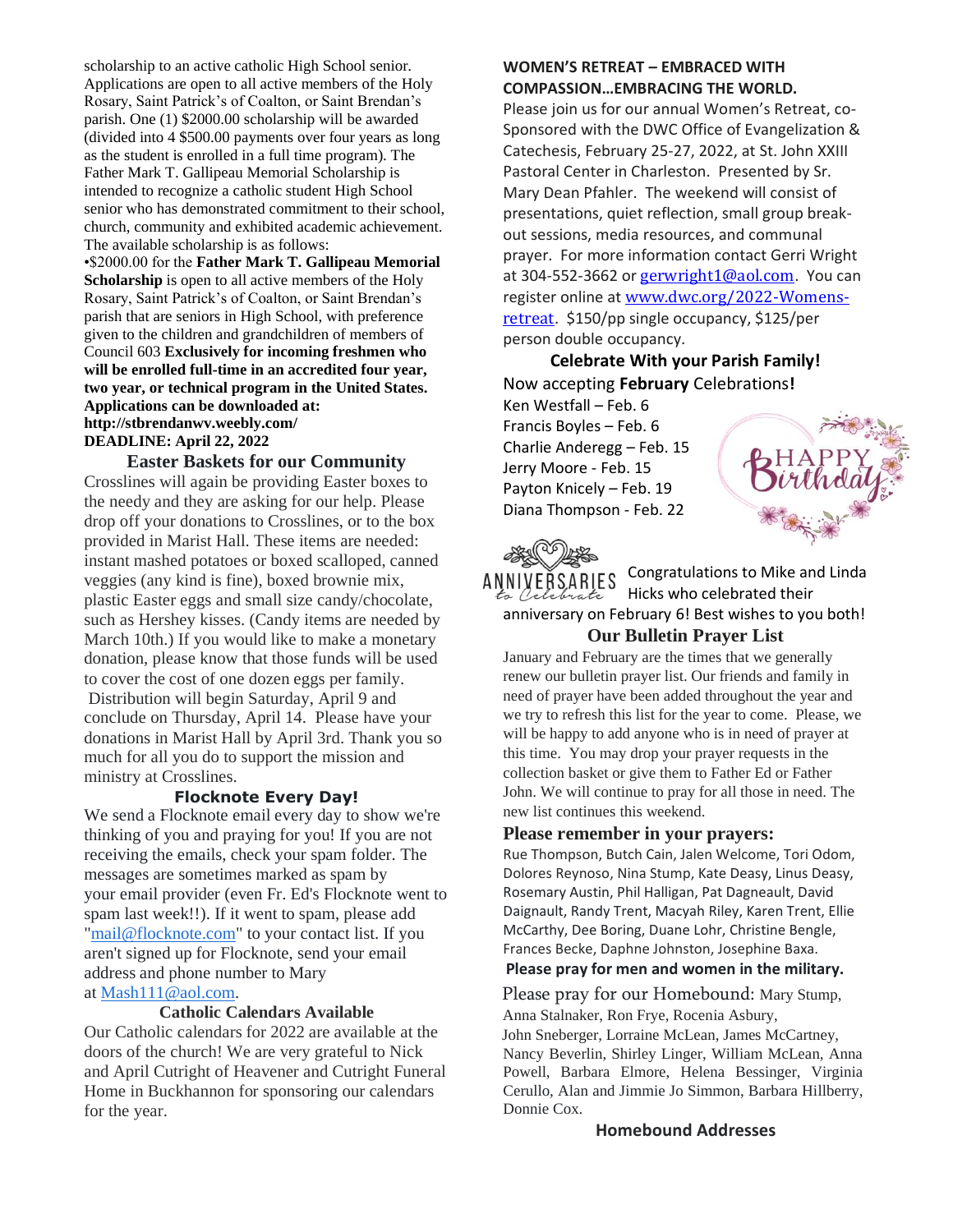### **Eucharistic Liturgies**

**Saturday, Feb. 19** – 7 p.m. +Parishioners (Holy Rosary) **Sunday, Feb. 20**– 9 a.m. +Amelia Derico (Holy Rosary) Noon – +Kathryn Mace (Sacred Heart)

8 p.m. – Holy Rosary Parishioners (WVWC) **Monday, Feb. 21 –** no mass

**Tuesday, Feb. 22 –** 7:30 a.m. +Charity Manspeaker, The Pallottines (Holy Rosary)

**Wednesday, Feb. 23** – 7 p.m. +Freda Cawthon, Tori Odom (Holy Rosary) 6 p.m. Holy Hour (We pray for vocations to the priesthood and religious life.)

**Thursday, Feb. 24 –** 7:30 a.m. +Bill Stankus (Holy Rosary) **Friday, Feb. – 25** 7:30 a.m. +Amelia Derico (Holy Rosary) **Saturday, Feb. 26** – 7 p.m. Parishioners (Holy Rosary) **Sunday, Feb. 27 –** 9 a.m. – +Amelia Derico (Holy Rosary). **8 p.m.** – for students and teachers (WVWC)

If you would like to send cards to the homebound of our parish, please call or email Mariann Jack for the updated addresses.

#### **Ash Wednesday**

Ash Wednesday is March 2, 2022. How will you prepare for Lent?

|          | Sat.              | Sun.<br>Feb. 19 Feb. 20 Feb. 26 Feb. 27 | 'Sat.   | Sun.        |
|----------|-------------------|-----------------------------------------|---------|-------------|
| Lectors  | Maria<br>G.       | Sandy<br>$K_{-}$                        | John W. | Joe B.      |
| Greeters | Cheryl<br>& Jerry | <b>Tracy</b><br>M.                      | John K. | Frank<br>G. |

**FORMED®** 

**February 20, 2022** 



THE WILD GOOSE: EPISODE 10 THE SPIRIT AND THE DESERT Sometimes we might feel like we're stuck in spiritual deserts. In this episode of The Wild Goose, Fr. Dave Pivonka shares how the Holy Spirit is present even in these times of desolation.



To set up your free account visit formed.org/signup and select our parish.

#### **Men's Group is Back**

The Holy Rosary Men's Group is back in Marist Hall. They will continue their studies and fellowship. Please note that the meetings will now begin at 10 a.m. each Saturday. Call Skip Gjolberg for more information.